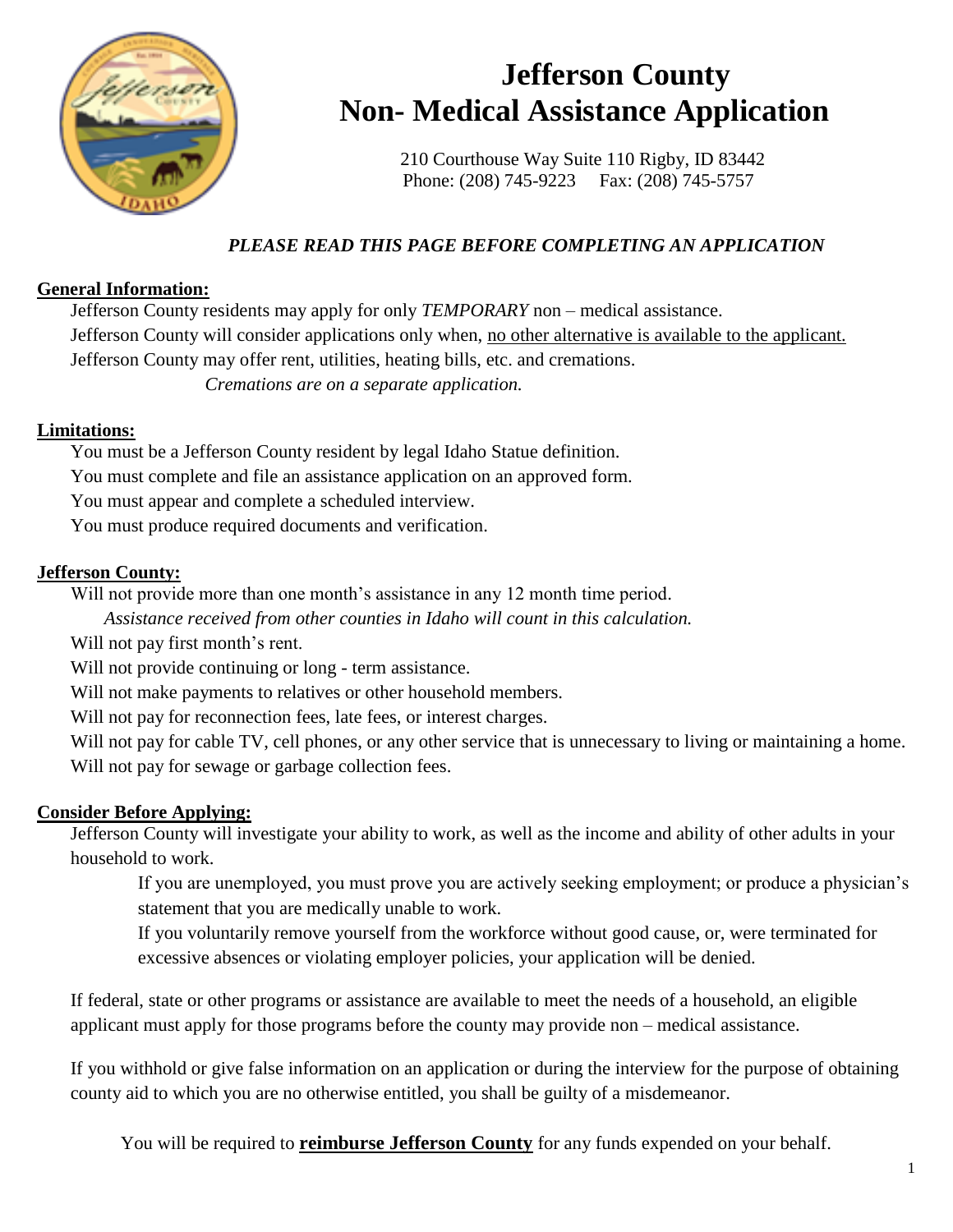# **Jefferson County Non- Medical Assistance Application**

210 Courthouse Way Suite 110 Rigby, ID 83442 Phone: (208) 745-9223 Fax: (208) 782-3099

# **APPLICATION FOR EMERGENCY NON-MEDICAL ASSISTANCE**

(Rent, Power Bill, Heating Bill, Misc.) **Idaho Code Title 31 Chapter 34**

**APPLICANT:** PLEASE USE BLACK INK & ANSWER **ALL** QUESTIONS ON APPLICATION

> **DATE RECEIVED BY JEFFERSON COUNTY**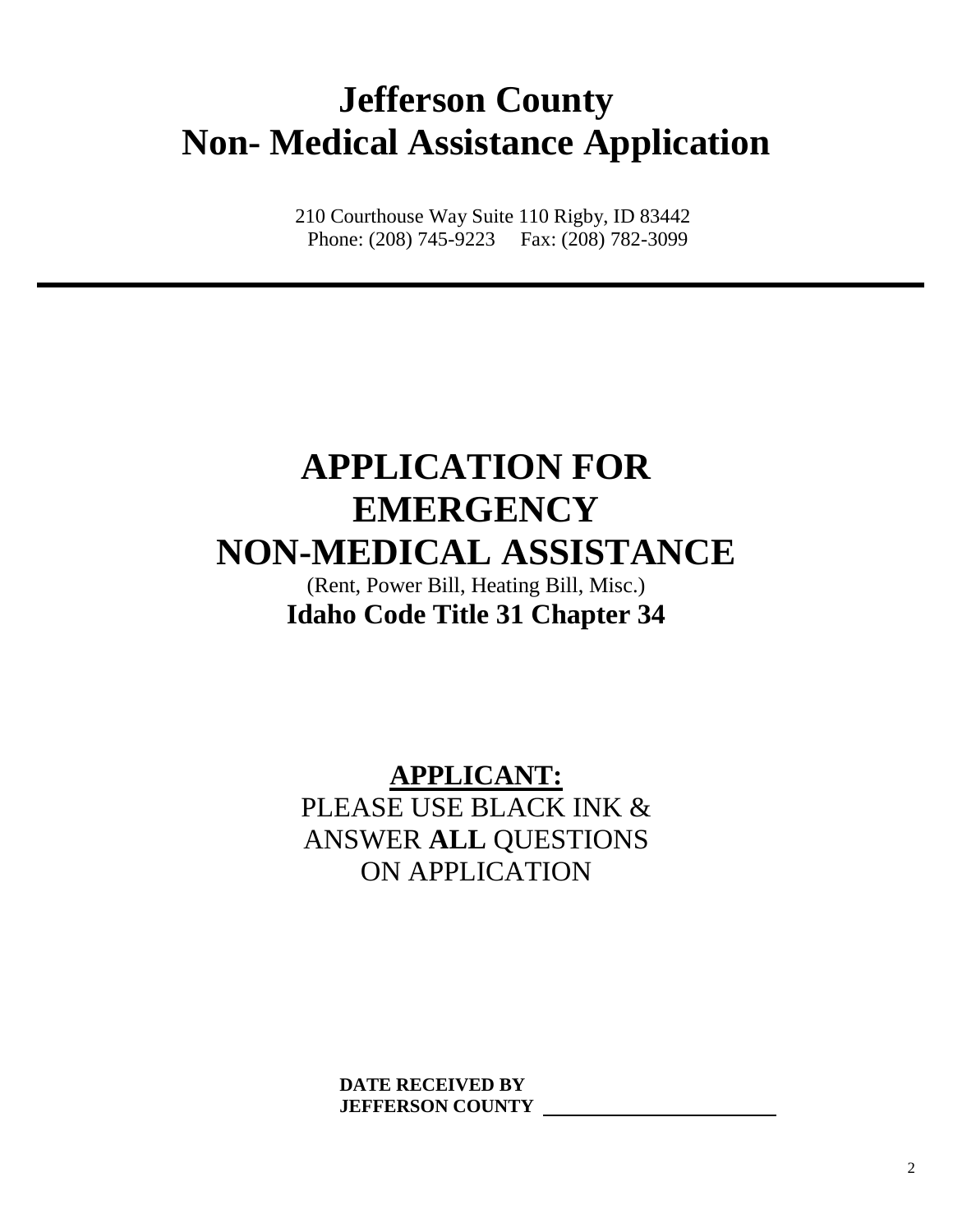| <b>First Name</b>                                                                                                                                                             | Middle Initial                       | Last name                        |                                               | Date of Birth | <b>Social Security Number</b>                     |                                           |
|-------------------------------------------------------------------------------------------------------------------------------------------------------------------------------|--------------------------------------|----------------------------------|-----------------------------------------------|---------------|---------------------------------------------------|-------------------------------------------|
| <b>Residence Address</b>                                                                                                                                                      |                                      | City                             |                                               | County        | <b>State</b>                                      | Zip Code                                  |
| Mailing Address (if different)                                                                                                                                                |                                      | City                             |                                               | County        | <b>State</b>                                      | Zip Code                                  |
| Home Phone Number                                                                                                                                                             |                                      | <b>Message Phone Number</b>      |                                               |               | Last County and State of Residence                |                                           |
| LIST WHAT YOU WANT COUNTY TO HELP WITH:                                                                                                                                       |                                      |                                  |                                               |               |                                                   |                                           |
| Please answer these questions about your household. Your household includes you, your spouse, parents, children,<br>brothers, sisters and ALL other people who live with you. |                                      |                                  |                                               |               |                                                   |                                           |
|                                                                                                                                                                               | <b>NAME</b><br>(First, Middle, Last) | <b>RELATION</b><br><b>TO YOU</b> | <b>DATE OF</b><br><b>BIRTH</b><br>(Mo/Day/Yr) | <b>SEX</b>    | <b>SOCIAL</b><br><b>SECURITY</b><br><b>NUMBER</b> | <b>ATTENDS</b><br><b>SCHOOL</b><br>Yes/No |
| <b>Your Name</b><br>1.                                                                                                                                                        |                                      | <b>SELF</b>                      |                                               |               |                                                   |                                           |
| $\overline{2}$ .                                                                                                                                                              |                                      |                                  |                                               |               |                                                   |                                           |
| 3.                                                                                                                                                                            |                                      |                                  |                                               |               |                                                   |                                           |
| $\overline{4}$ .                                                                                                                                                              |                                      |                                  |                                               |               |                                                   |                                           |
| 5.                                                                                                                                                                            |                                      |                                  |                                               |               |                                                   |                                           |
| 6.                                                                                                                                                                            |                                      |                                  |                                               |               |                                                   |                                           |
| 7.                                                                                                                                                                            |                                      |                                  |                                               |               |                                                   |                                           |
| 8.                                                                                                                                                                            |                                      |                                  |                                               |               |                                                   |                                           |

For each place where the applicant has lived in the last five (5) years, give the complete address, the exact dates of residence, **landlord's name and the reason(s) for moving. Begin with the present address and go back five years.**

#### **AFFIDAVIT OF RESIDENCY**

I, (applicant), hereby state for the purpose of applying for County Indigent Assistance from Jefferson County, Idaho, that for the last five (5) years I have lived at the following places of residence:

#### **THIS SECTION MUST BE COMPLETED**

|           | <b>Address of Residence</b> |         | <b>Dates of Residence</b> | Landlord            |
|-----------|-----------------------------|---------|---------------------------|---------------------|
| 1) Street |                             |         | From                      | Name:<br>Phone:     |
| City:     | State:                      | County: | To:                       | Reason for Leaving: |
| 2) Street |                             |         | From                      | Name:<br>Phone:     |
| City:     | State:                      | County: | To:                       | Reason for Leaving: |
| 3) Street |                             |         | From                      | Name:<br>Phone:     |
| City:     | State:                      | County: | To:                       | Reason for Leaving: |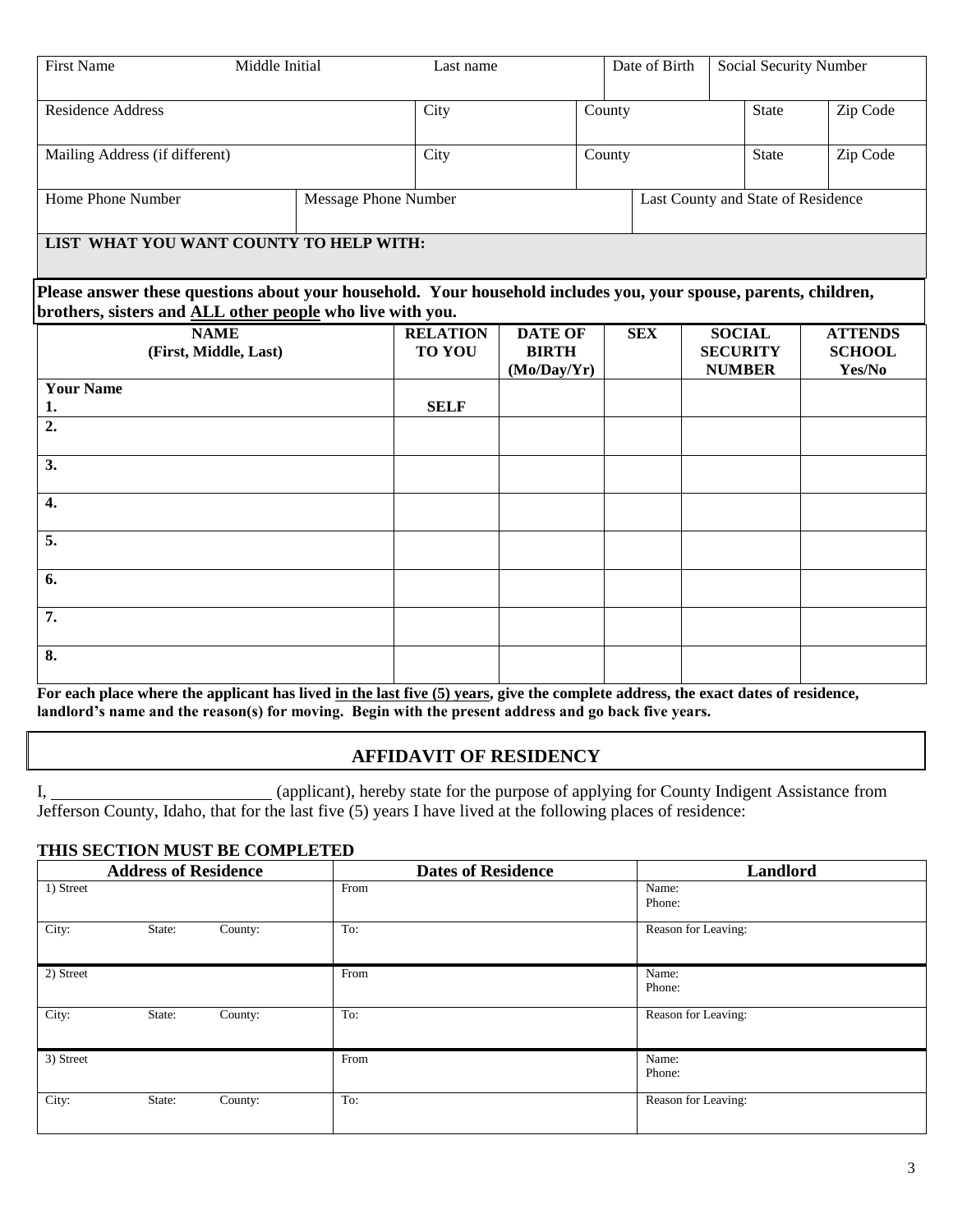## **SUPPLEMENT TO JEFFERSON COUNTY INDIGENT INTAKE APPLICATION:**

| Are you receiving any State benefits?                                                                                                                                      |                                                                                       | Yes        | N <sub>o</sub>                                                                                                                                                                                                                                                                                                                                                                                                                                                            |                |           |
|----------------------------------------------------------------------------------------------------------------------------------------------------------------------------|---------------------------------------------------------------------------------------|------------|---------------------------------------------------------------------------------------------------------------------------------------------------------------------------------------------------------------------------------------------------------------------------------------------------------------------------------------------------------------------------------------------------------------------------------------------------------------------------|----------------|-----------|
| What Program?                                                                                                                                                              | <b>AFDC</b> or TAFI                                                                   |            |                                                                                                                                                                                                                                                                                                                                                                                                                                                                           |                |           |
|                                                                                                                                                                            | Food Stamps                                                                           |            |                                                                                                                                                                                                                                                                                                                                                                                                                                                                           |                |           |
|                                                                                                                                                                            | Medical                                                                               |            | Approximate Date of Benefits:                                                                                                                                                                                                                                                                                                                                                                                                                                             |                |           |
|                                                                                                                                                                            | Child Care                                                                            |            |                                                                                                                                                                                                                                                                                                                                                                                                                                                                           |                |           |
|                                                                                                                                                                            |                                                                                       | $\Box$ Yes | Have you been closed from health & Welfare assistance due to non-participation in a work program?<br>$\Box$ No<br>If not due to non-participation, what was the reason for closure of benefits?                                                                                                                                                                                                                                                                           |                |           |
|                                                                                                                                                                            |                                                                                       |            | $\Box$ Yes<br>Have you been closed from Medical Assistance Since July, 1998, due to employment?                                                                                                                                                                                                                                                                                                                                                                           | $\Box$ No      |           |
| $\bullet$                                                                                                                                                                  |                                                                                       |            | Have you or any member of your household ever been disqualified from an assistance program?<br>If "YES", list the name of the person who was disqualified, program, length of disqualification, where and when the disqualification<br>occurred: <u>contract</u> contract the contract of the contract of the contract of the contract of the contract of the contract of the contract of the contract of the contract of the contract of the contract of the contract of | $\Box$ Yes     | $\Box$ No |
| Have you or any member of your household ever served in the military?<br>$\bullet$                                                                                         |                                                                                       |            |                                                                                                                                                                                                                                                                                                                                                                                                                                                                           | $\Box$ Yes     | $\Box$ No |
| Are your or any member of your household a legal non-citizen who is sponsored by someone NOT listed as a member of your household?<br>$\bullet$<br>$\Box$ Yes<br>$\Box$ No |                                                                                       |            |                                                                                                                                                                                                                                                                                                                                                                                                                                                                           |                |           |
| Applicant – List the name, address and phone number of your parents:                                                                                                       |                                                                                       |            |                                                                                                                                                                                                                                                                                                                                                                                                                                                                           |                |           |
|                                                                                                                                                                            | <b>ADDRESS</b>                                                                        |            |                                                                                                                                                                                                                                                                                                                                                                                                                                                                           |                |           |
| $\bullet$                                                                                                                                                                  | Spouse/Significant other $-$ List the name, address and phone number of your parents: |            |                                                                                                                                                                                                                                                                                                                                                                                                                                                                           |                |           |
|                                                                                                                                                                            |                                                                                       |            |                                                                                                                                                                                                                                                                                                                                                                                                                                                                           |                |           |
|                                                                                                                                                                            | Name (First & Last)                                                                   |            | List the children of this or previous marriage (not living in your household):<br>Age                                                                                                                                                                                                                                                                                                                                                                                     | <b>Address</b> |           |
|                                                                                                                                                                            |                                                                                       |            |                                                                                                                                                                                                                                                                                                                                                                                                                                                                           |                |           |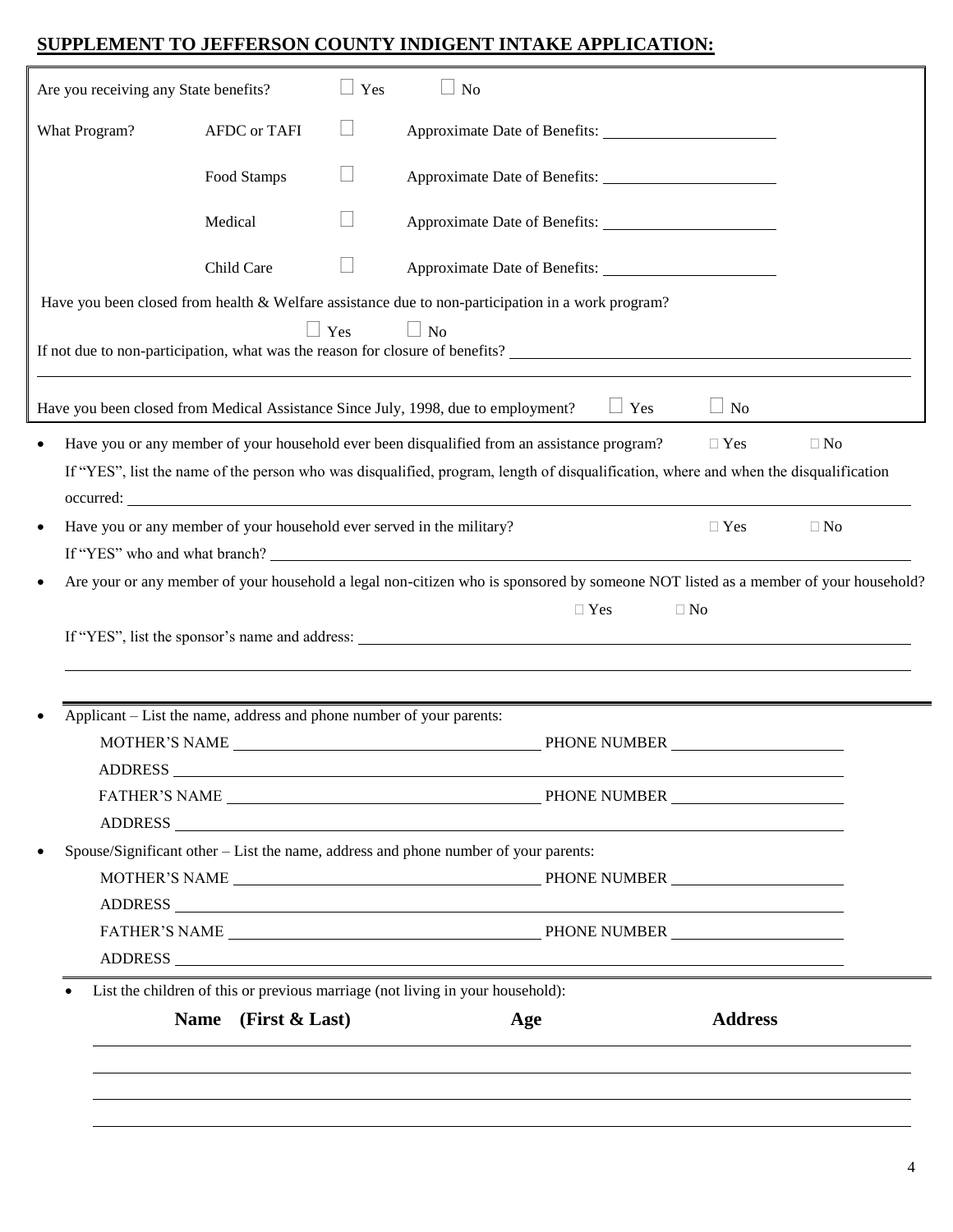|    |                                                                                                                                                     |  | Have you applied for SSD or SSI? Reason: Reason:                                                                                                                                                                                    |
|----|-----------------------------------------------------------------------------------------------------------------------------------------------------|--|-------------------------------------------------------------------------------------------------------------------------------------------------------------------------------------------------------------------------------------|
|    |                                                                                                                                                     |  |                                                                                                                                                                                                                                     |
|    |                                                                                                                                                     |  | Have you applied for <b>Workers' Comp</b> ? Status: Status: Status: Status: Status: Status: Status: Status: Status: Status: Status: Status: Status: Status: Status: Status: Status: Status: Status: Status: Status: Status: Status: |
|    | <b>Spouse/Significant Other:</b>                                                                                                                    |  |                                                                                                                                                                                                                                     |
|    |                                                                                                                                                     |  |                                                                                                                                                                                                                                     |
|    |                                                                                                                                                     |  | Have you applied for SSD or SSI? Reason: Reason: Reason:                                                                                                                                                                            |
|    |                                                                                                                                                     |  |                                                                                                                                                                                                                                     |
|    |                                                                                                                                                     |  | Have you applied for <b>Workers' Comp</b> ? Status: Status: Status: Status: Status: Status: Status: Status: Status: Status: Status: Status: Status: Status: Status: Status: Status: Status: Status: Status: Status: Status: Status: |
|    |                                                                                                                                                     |  |                                                                                                                                                                                                                                     |
|    | <b>EMPLOYMENT:</b>                                                                                                                                  |  |                                                                                                                                                                                                                                     |
|    | List your present or most recent employers for <b>everyone</b> in household:<br>SELF/APPLICANT<br>1. Name $\&$ address of employer: $\qquad \qquad$ |  |                                                                                                                                                                                                                                     |
|    |                                                                                                                                                     |  | Hourly wage: \$                                                                                                                                                                                                                     |
|    |                                                                                                                                                     |  |                                                                                                                                                                                                                                     |
|    | 2. Name $\&$ address of employer: $\qquad \qquad$                                                                                                   |  |                                                                                                                                                                                                                                     |
|    |                                                                                                                                                     |  | Hourly wage: \$                                                                                                                                                                                                                     |
|    |                                                                                                                                                     |  | Date hired: Date iob ended: Reason: Reason:                                                                                                                                                                                         |
|    |                                                                                                                                                     |  |                                                                                                                                                                                                                                     |
|    |                                                                                                                                                     |  | Hourly wage: \$                                                                                                                                                                                                                     |
|    |                                                                                                                                                     |  | Date hired: Date iob ended: Reason: Reason:                                                                                                                                                                                         |
|    | 4. Name $\&$ address of employer: $\qquad \qquad$                                                                                                   |  |                                                                                                                                                                                                                                     |
|    |                                                                                                                                                     |  | Hourly wage: \$                                                                                                                                                                                                                     |
|    |                                                                                                                                                     |  |                                                                                                                                                                                                                                     |
| 1. | SPOUSE/OTHERS                                                                                                                                       |  |                                                                                                                                                                                                                                     |
|    |                                                                                                                                                     |  | Hourly wage: \$                                                                                                                                                                                                                     |
|    |                                                                                                                                                     |  |                                                                                                                                                                                                                                     |
|    |                                                                                                                                                     |  |                                                                                                                                                                                                                                     |
|    |                                                                                                                                                     |  | Hourly wage: \$                                                                                                                                                                                                                     |
|    |                                                                                                                                                     |  |                                                                                                                                                                                                                                     |
|    |                                                                                                                                                     |  |                                                                                                                                                                                                                                     |
|    |                                                                                                                                                     |  | Hourly wage: \$                                                                                                                                                                                                                     |
|    |                                                                                                                                                     |  |                                                                                                                                                                                                                                     |

 $\blacksquare$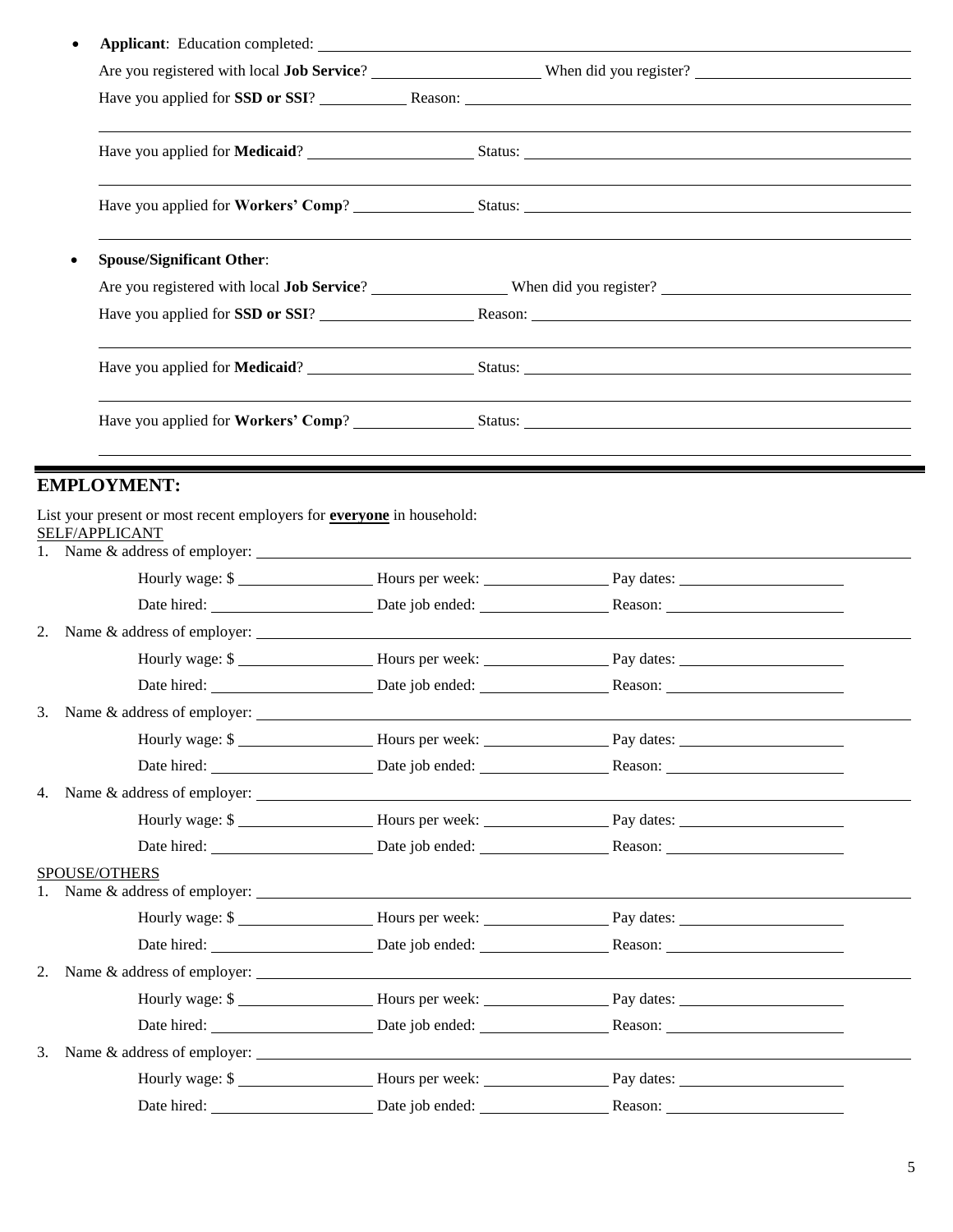## **FINANCIAL/PERSONAL ASSETS**

Please answer YES or NO and furnish the required information on each line below. The following pertains to items you or any member of your household have or on which your names appear. (Use additional paper if needed.)

| <b>Financial Assets</b>                               | <b>Circle One</b> | <b>Account Name/Bank Title and Address</b> |                         | Amount/Value  |
|-------------------------------------------------------|-------------------|--------------------------------------------|-------------------------|---------------|
| Checking Account                                      | YES/NO            |                                            |                         | \$            |
| Other Checking Account(s)                             | YES/NO            |                                            |                         | \$            |
| <b>Savings Account</b>                                | YES/NO            |                                            |                         | \$            |
| Other Savings Account(s)                              | YES/NO            |                                            |                         | \$            |
| Line of Credit                                        | YES/NO            |                                            |                         | $\mathsf{\$}$ |
| Credit Card (i.e., Visa, MasterCard)                  | YES/NO            |                                            |                         | \$            |
| Other Credit Card(s)                                  | YES/NO            |                                            |                         | \$            |
| Certificates of Deposit (CD)                          | YES/NO            |                                            |                         | \$            |
| Life Insurance Policies (Cash Value)                  | YES/NO            |                                            |                         | $\mathsf{\$}$ |
| Stocks, Bonds, Trusts, Annuities, and/or Mutual Funds | YES/NO            |                                            |                         | \$            |
| Individual Retirement Accounts (IRA) or 401K          | YES/NO            |                                            |                         | \$            |
| Other Retirement Account(s)                           | YES/NO            |                                            |                         | \$            |
| Cash On Hand                                          | YES/NO            |                                            |                         | $\mathsf{\$}$ |
| Other:                                                | YES/NO            |                                            |                         | \$            |
| Real/Personal Property                                | Circle One        | Description/location of Property           | Currant Value           | Amount Owed   |
| Home/Residence                                        | YES/NO            |                                            | \$                      | \$            |
| Land                                                  | YES/NO            |                                            | \$                      | $\mathbf S$   |
| Mobile Home                                           | YES/NO            |                                            | \$                      | \$            |
| <b>Rental Property</b>                                | YES/NO            |                                            | \$                      | \$            |
| Vehicle (i.e., Car, Truck, Motorcycle)                |                   | YES/NO List Year/Make/Model                | $\sqrt[6]{\frac{1}{2}}$ | \$            |
| Other Vehicle(s)                                      | YES/NO            |                                            | \$                      | \$            |
| <b>Recreational Vehicles</b>                          | YES/NO            |                                            | \$                      | $\mathbb{S}$  |
| Trailer/Camper                                        | YES/NO            |                                            | \$                      | \$            |
| Equipment/Machinery                                   | YES/NO            |                                            | \$                      | \$            |
| Livestock                                             | YES/NO            |                                            | \$                      | $\mathbf S$   |
| Tools of Trade                                        | YES/NO            |                                            | \$                      | \$            |
| Mining Claims/Timber Stands                           | YES/NO            |                                            | \$                      | \$            |
| <b>Burial Plots</b>                                   | YES/NO            |                                            | \$                      | \$            |
|                                                       | YES/NO            |                                            | \$                      | $\mathbb{S}$  |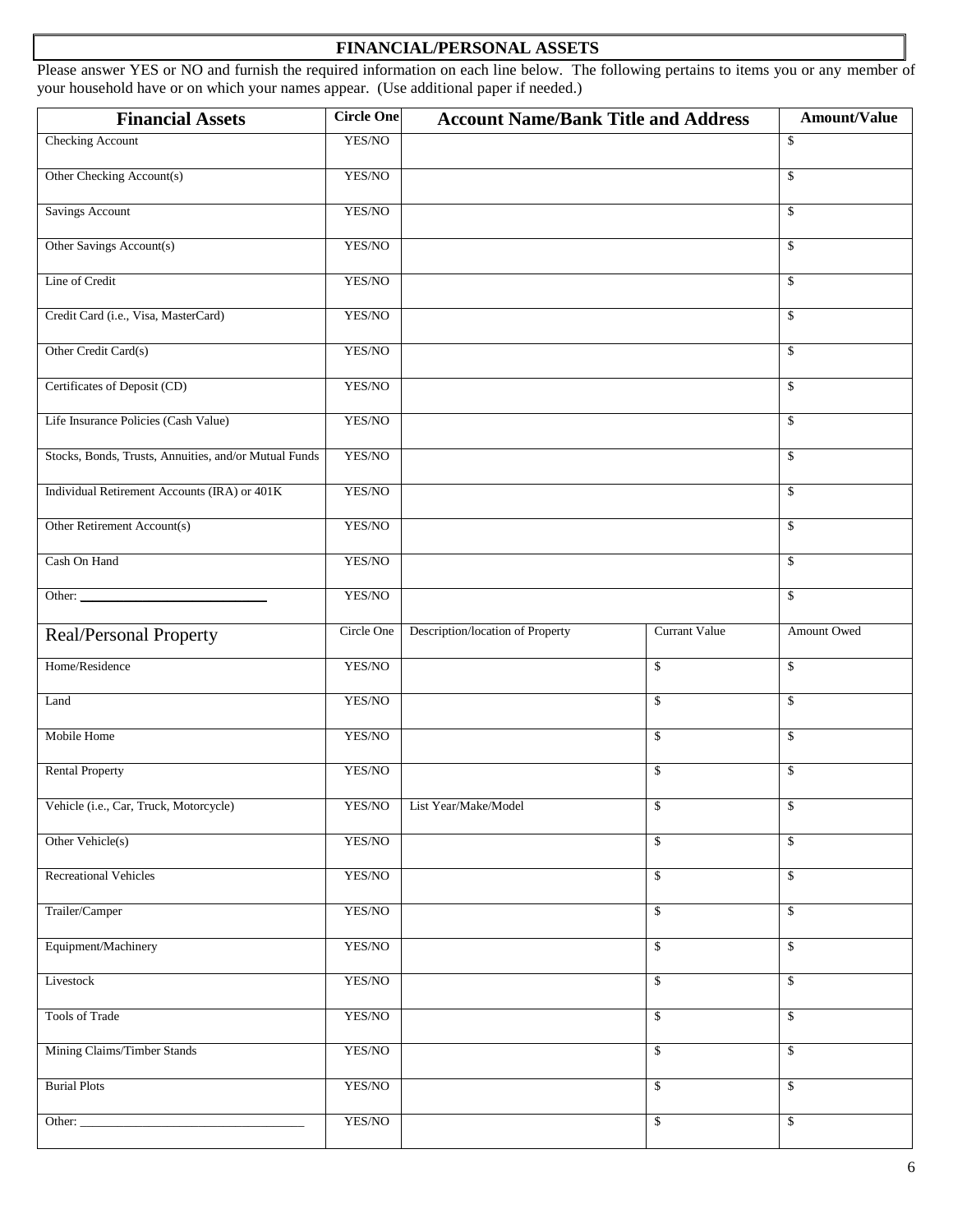#### **FAMILY BUDGET**

| <b>EXPENSES</b>                              | <b>MONTHLY AMOUNT</b> | <b>INCOME</b>                      |                          | <b>MONTHLY</b><br><b>AMOUNT</b> |
|----------------------------------------------|-----------------------|------------------------------------|--------------------------|---------------------------------|
| <b>HOUSING</b>                               |                       | <b>EARNINGS:</b>                   |                          |                                 |
| Rent/Mortgage Payment                        | \$                    | Gross Wages/SELF                   |                          | \$                              |
| Space Rent                                   | \$                    | Gross Wages/SPOUSE                 |                          |                                 |
| Homeowner's Insurance                        | \$                    | Gross Wages/OTHER                  |                          | \$                              |
| <b>Property Taxes</b>                        | \$                    | Self-employment Income             |                          | \$                              |
| Heat (Type:                                  | \$                    |                                    |                          | \$                              |
| Electricity                                  | \$                    | <b>UNEARNED</b>                    | Receiving:               | Applied for:                    |
| Water                                        | \$                    | Social Security                    | \$                       | YES/NO                          |
| Garbage                                      | \$                    | <b>Social Security</b>             | \$                       | YES/NO                          |
| Telephone (Basis Only)                       | \$                    | $\overline{\text{SSI}}$            | \$                       | YES/NO                          |
| EDUCATION/JOB RELATED:                       |                       | SSI                                | \$                       | YES/NO                          |
| Child Care                                   | \$                    | Child Support/Alimony              | $\mathsf{\$}$            | YES/NO                          |
| Car Payment                                  | \$                    | Unemployment                       | $\mathsf{\$}$            | YES/NO                          |
| Transportation (Fuel, oil, bus fare)         | \$                    | Unemployment                       | $\mathbb{S}$             | YES/NO                          |
| Auto Insurance                               | \$                    | Workers' Compensation              | \$                       | YES/NO                          |
| Tuition/Fees/Books/Supplies                  | \$                    | Veterans' Benefits/Retirement      | \$                       | YES/NO                          |
|                                              |                       | Other Retirement/Pension           | \$                       | YES/NO                          |
| MEDICAL/HEALTH CARE:<br>Doctor(s)            | \$                    | Tribal Assistance/Commodities      | \$                       | YES/NO                          |
| Hospital                                     | \$                    | <b>Education Loans/Grants</b>      | \$                       | YES/NO                          |
| Prescription/Medicine                        | \$                    | Gifts/Loans                        | \$                       | YES/NO                          |
| Dental/Dentures                              | \$                    | Interest/Dividends                 | \$                       | YES/NO                          |
| Vision/Eyeglasses                            | \$                    | Insurance/Settlements              | \$                       | YES/NO                          |
| <b>Health Insurance</b>                      | \$                    | <b>Inheritance/Trust Payments</b>  | \$                       | YES/NO                          |
| Other:                                       | \$                    | State Cash Assistance              | \$                       | YES/NO                          |
|                                              |                       | Contributions                      | $\mathbb{S}$             | YES/NO                          |
| HOUSEHOLD/PERSONAL CARE:<br>Groceries: Food  | $\mathbf{s}$          | Food Stamps                        | $\overline{\mathbf{s}}$  | YES/NO                          |
| Groceries: Non-Food                          | \$                    | <b>Church or County Assistance</b> | \$                       | YES/NO                          |
| Clothing                                     | \$                    | Subsidized Housing/Utility         | $\sqrt{3}$               | YES/NO                          |
|                                              | \$                    | <b>Energy Assistance</b>           | \$                       | YES/NO                          |
|                                              |                       | <b>Income Tax Refund</b>           | \$                       | YES/NO                          |
| <b>OTHER:</b><br>Court Ordered Child Support | \$                    | Subsidized Child Care              | \$                       | YES/NO                          |
| Garnishments/Fines                           | \$                    | Rental/Escrow Payment              | \$                       | YES/NO                          |
| Credit Cards/Charge Accounts                 | \$                    | Sale of Goods                      | $\overline{\mathcal{S}}$ | YES/NO                          |
| <b>Church Tithing</b>                        | $\mathbf{s}$          |                                    | $\mathcal{S}$            | YES/NO                          |
|                                              | $\mathbf{s}$          | Other:                             | $\mathbb{S}$             | YES/NO                          |

| <b>INCOME</b>                                                     |                          | <b>MONTHLY</b><br><b>AMOUNT</b> |  |
|-------------------------------------------------------------------|--------------------------|---------------------------------|--|
|                                                                   |                          |                                 |  |
| <b>EARNINGS:</b><br>Gross Wages/SELF                              |                          | \$                              |  |
| Gross Wages/SPOUSE                                                |                          | \$                              |  |
| Gross Wages/OTHER                                                 |                          | \$                              |  |
|                                                                   |                          |                                 |  |
| Self-employment Income                                            |                          | \$                              |  |
| Other: $\overline{\phantom{a}}$                                   |                          | \$                              |  |
| <b>UNEARNED</b>                                                   |                          |                                 |  |
| Social Security                                                   | Receiving:<br>\$         | Applied for:<br>YES/NO          |  |
| Social Security                                                   | \$                       | YES/NO                          |  |
| SSI                                                               | \$                       | YES/NO                          |  |
| <b>SSI</b>                                                        |                          | YES/NO                          |  |
|                                                                   | \$                       |                                 |  |
| Child Support/Alimony                                             | \$                       | YES/NO                          |  |
| Unemployment                                                      | \$                       | YES/NO                          |  |
| Unemployment                                                      | \$                       | YES/NO                          |  |
| Workers' Compensation                                             | \$                       | YES/NO                          |  |
| Veterans' Benefits/Retirement                                     | $\overline{\mathbb{S}}$  | YES/NO                          |  |
| Other Retirement/Pension                                          | \$                       | YES/NO                          |  |
| Tribal Assistance/Commodities                                     | \$                       | YES/NO                          |  |
| <b>Education Loans/Grants</b>                                     | \$                       | YES/NO                          |  |
| Gifts/Loans                                                       | \$                       | YES/NO                          |  |
| Interest/Dividends                                                | \$                       | YES/NO                          |  |
| Insurance/Settlements                                             | \$                       | YES/NO                          |  |
| Inheritance/Trust Payments                                        | \$                       | YES/NO                          |  |
| <b>State Cash Assistance</b>                                      | \$                       | YES/NO                          |  |
| Contributions                                                     | \$                       | YES/NO                          |  |
| Food Stamps                                                       | \$                       | YES/NO                          |  |
| <b>Church or County Assistance</b>                                | \$                       | YES/NO                          |  |
| Subsidized Housing/Utility                                        | \$                       | YES/NO                          |  |
| <b>Energy Assistance</b>                                          | \$                       | YES/NO                          |  |
| <b>Income Tax Refund</b>                                          | \$                       | YES/NO                          |  |
| Subsidized Child Care                                             | \$                       | YES/NO                          |  |
| Rental/Escrow Payment                                             | \$                       | YES/NO                          |  |
| Sale of Goods                                                     | $\overline{\mathcal{S}}$ | YES/NO                          |  |
| Other: $\frac{1}{\sqrt{1-\frac{1}{2}}\left(1-\frac{1}{2}\right)}$ | \$                       | YES/NO                          |  |
| Other: $\overline{\phantom{a}}$                                   | \$                       | YES/NO                          |  |
|                                                                   |                          |                                 |  |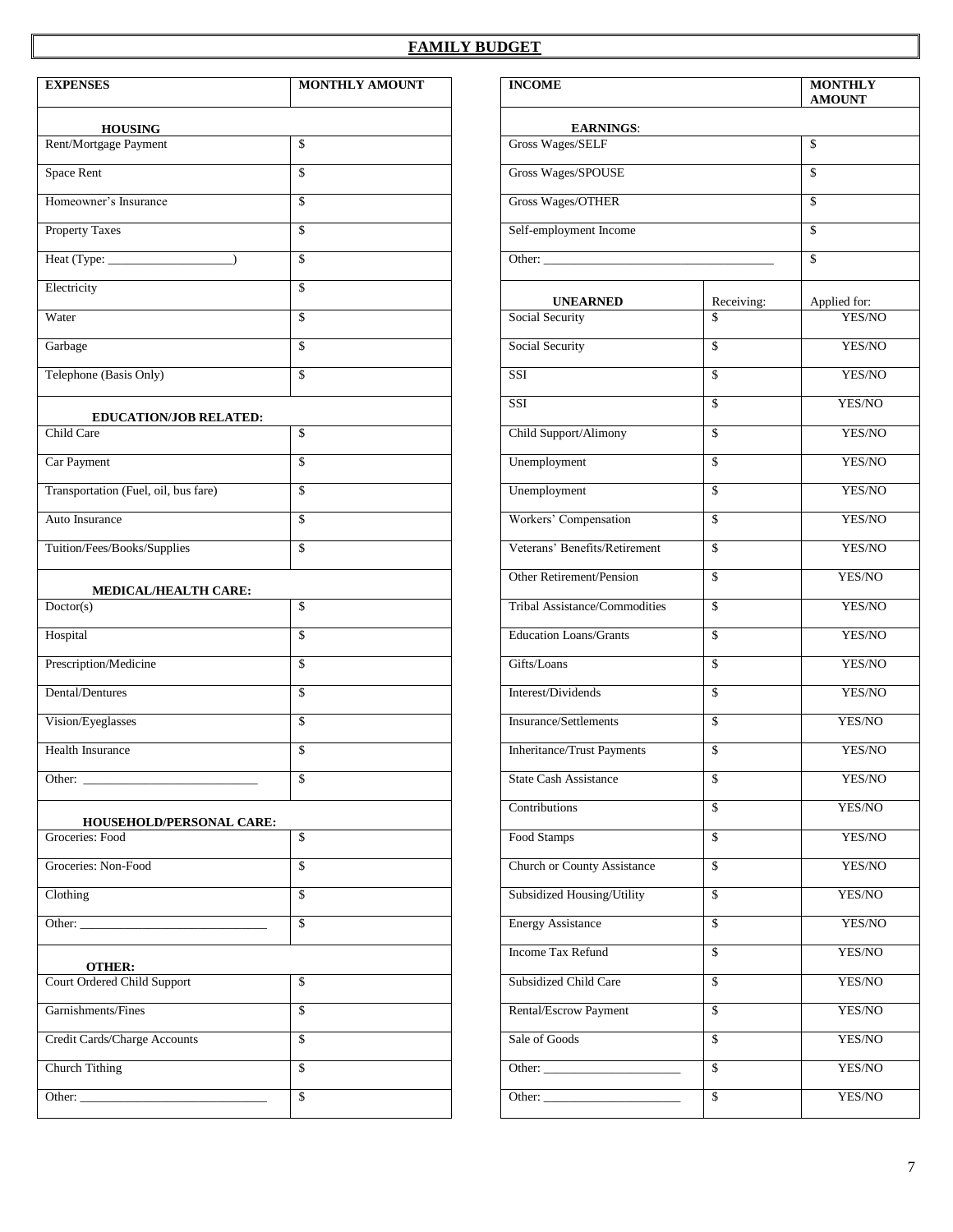#### **INFORMATION RELEASE**

I/We, will fully cooperate with and will supply all information requested to the representative of JEFFERSON COUNTY in order that my/our application can be acted upon within a reasonable time.

I/We also request my/our relatives, banker, credit union, landlord, prospective landlord, hospital(s), physician(s), pharmacies, and any other persons or organization including the State Department of Health & Welfare, Social Security Administration, Public Health Districts, Department of Veterans Affairs, Crime victims Compensation Program, Victim Witness Program, law enforcement agencies, courts, Legal Aid, Attorney, shelter or food agencies, Idaho Department of Employment, current or former employer(s), having information concerning me/us or my/our circumstances, to provide the information to such representative of JEFFERSON COUNTY, insofar as it is pertinent to this application.

I/We hereby authorize JEFFERSON COUNTY and its representatives to release pertinent information regarding the application, the contents there of and action taken thereon to all parties of interest as provided by Chapters 34 and 35, title 31, Idaho code. I/We hereby authorize a copy of this agreement to be used when necessary and give it full force as the original.

This release is valid as long as it is pertinent to this application.

| <b>Signature of Applicant</b>                       | Signature of Spouse                                                               |              |
|-----------------------------------------------------|-----------------------------------------------------------------------------------|--------------|
| <b>County Interviewer</b>                           | Date                                                                              |              |
| <b>STATE OF IDAHO</b><br><b>COUNTY OF JEFFERSON</b> | $)$ SS:                                                                           |              |
|                                                     | SUBSCRIBED AND SWORN before me this ______ day of _______________________________ |              |
| S<br>E<br>A<br>L                                    | Notary Public<br>My Commission Expires:                                           | Residing at: |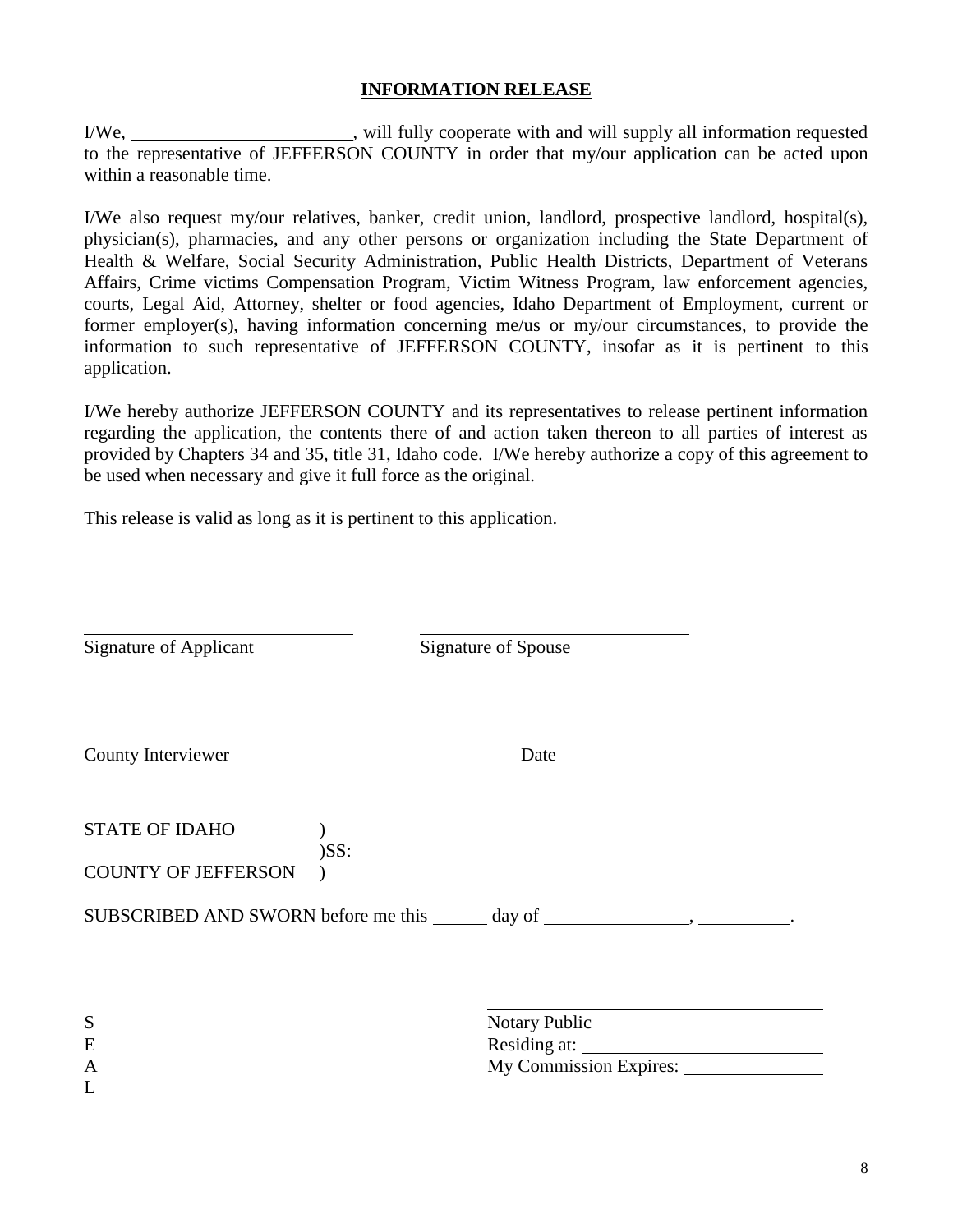## **REIMBURSEMENT AGREEMENT**

I/We understand I/we will be required to reimburse Jefferson County, State of Idaho for any expense for assistance which I/we have requested or which has been requested on my/our behalf and received, if at any time I/we have the ability to do so, including but not limited to my/our estate.

I/We agree to notify representatives of the Board of Jefferson County Commissioners when I/we come into possession of any income, resources, property, or information concerning my/our circumstances which I/we do not now posses. I/We accept the responsibility to immediately notify a representative of Jefferson County of any subsequent change in my/our circumstances relative to this application and request.

I/We agree to increase the rate of reimbursement or make lump sum payments consistent with any ability to pay when additional resources become available.

| Signature of Applicant/Patient | Signature of Spouse |
|--------------------------------|---------------------|
|--------------------------------|---------------------|

Date:

| <b>STATE OF IDAHO</b>               | $)$ SS:                                                        |  |
|-------------------------------------|----------------------------------------------------------------|--|
| <b>COUNTY OF JEFFERSON</b>          |                                                                |  |
| SUBSCRIBED AND SWORN before me this | day of                                                         |  |
| S<br>E<br>$\mathbf{A}$              | <b>Notary Public</b><br>Residing at:<br>My Commission Expires: |  |

L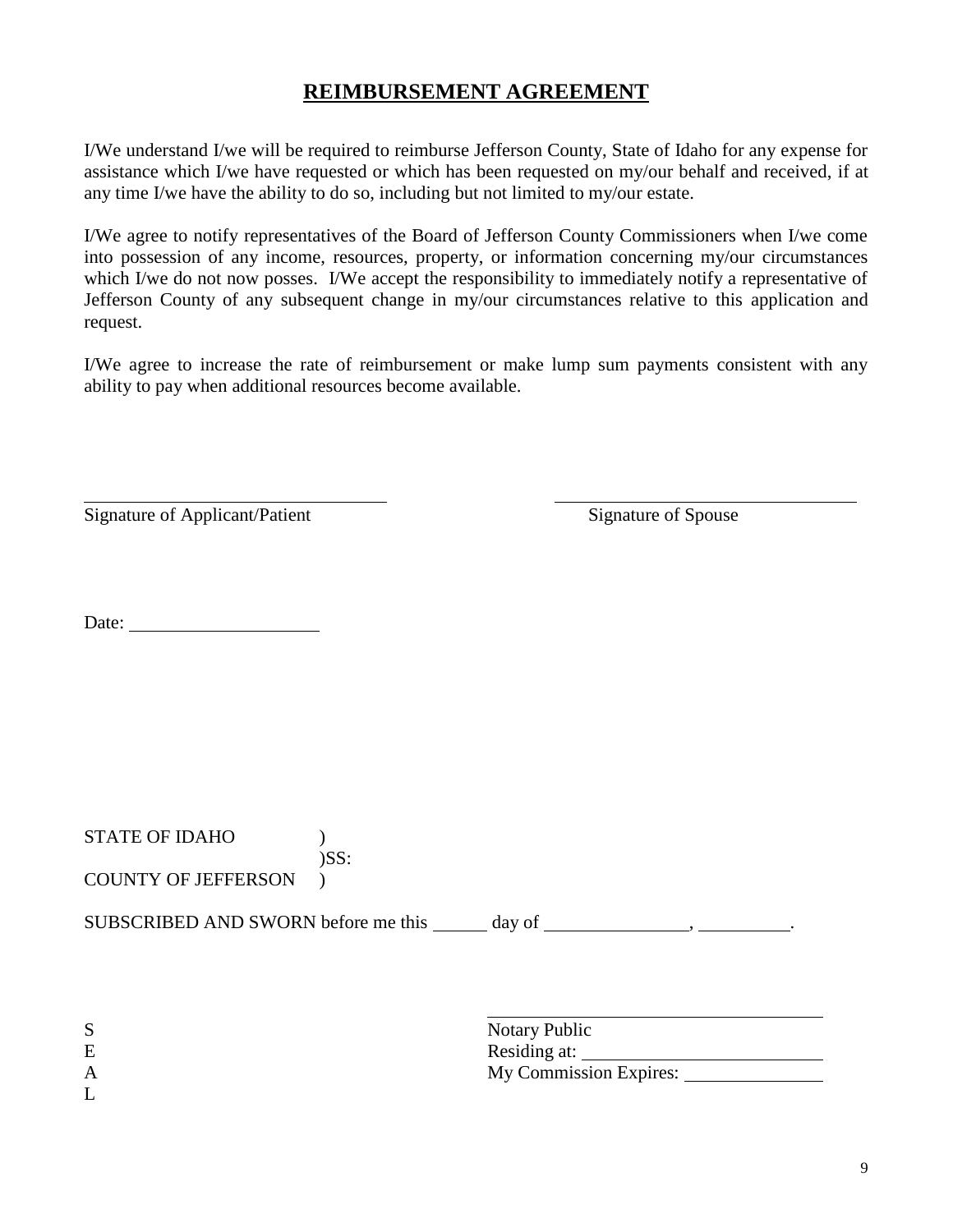## **OATH**

I/We hereby solemnly swear and affirm that I/we have fully examined and understand the contents of this application and the information provided by me/us is true and correct.

I/We understand that any information given or withheld in regard to this application is subject to investigation and upon recognition of any falsehood, the application will be denied and I/we may be prosecuted to the fullest extent of the law.

Signature of Applicant/Patient Signature of Spouse

Date

County Interviewer

STATE OF IDAHO ) )SS: COUNTY OF JEFFERSON )

SUBSCRIBED AND SWORN before me this \_\_\_\_\_ day of \_\_\_\_\_\_\_\_\_\_\_\_\_\_\_\_\_\_\_\_\_\_\_\_\_\_\_\_\_\_\_\_.

| ຕ | Notary Public          |
|---|------------------------|
| E | Residing at:           |
| A | My Commission Expires: |
| ∸ |                        |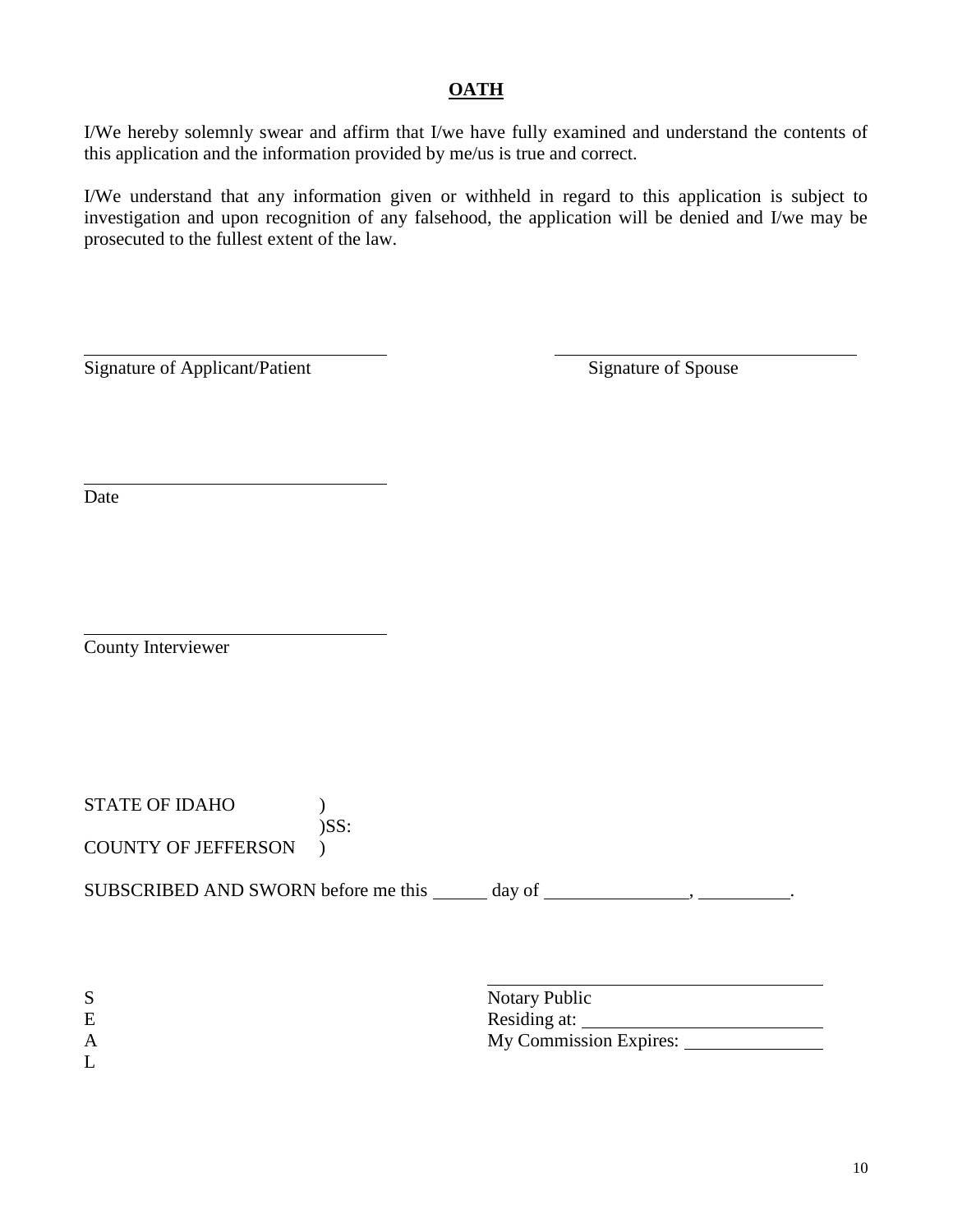## Explain why you need help from Jefferson County.

Please include how you got to the point of needing assistance, what your plan is to change the situation you are in, and how you plan to reimburse Jefferson County. Attach extra sheets if needed.

\_\_\_\_\_\_\_\_\_\_\_\_\_\_\_\_\_\_\_\_\_\_\_\_\_\_\_\_\_\_\_ \_\_\_\_\_\_\_\_\_\_\_\_\_\_\_\_\_\_\_\_\_\_\_\_\_\_\_

Signature of Applicant Date of Request